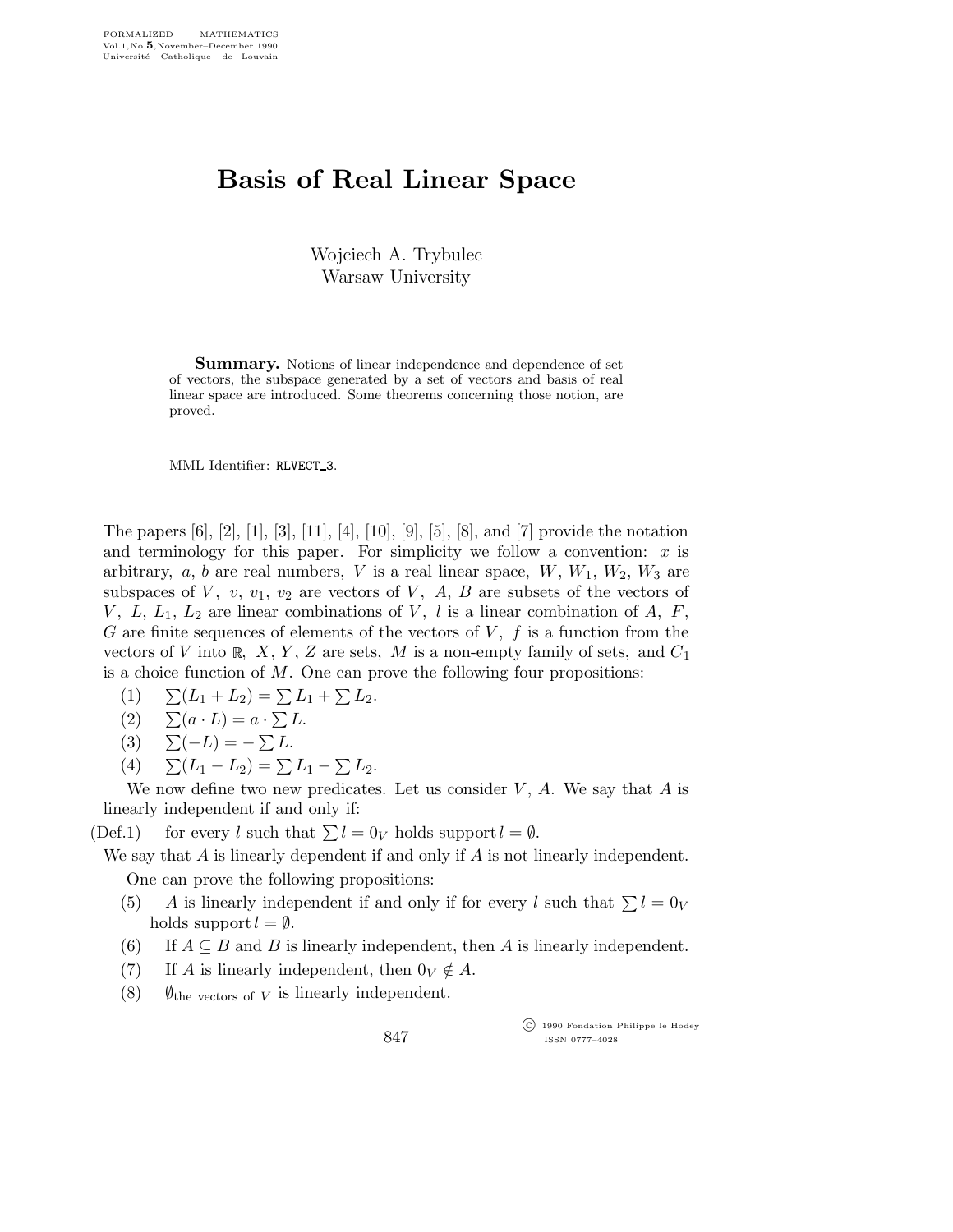- (9)  $\{v\}$  is linearly independent if and only if  $v \neq 0_V$ .
- (10)  $\{0_V\}$  is linearly dependent.
- (11) If  $\{v_1, v_2\}$  is linearly independent, then  $v_1 \neq 0_V$  and  $v_2 \neq 0_V$ .
- (12)  $\{v, 0_V\}$  is linearly dependent and  $\{0_V, v\}$  is linearly dependent.
- (13)  $v_1 \neq v_2$  and  $\{v_1,v_2\}$  is linearly independent if and only if  $v_2 \neq 0_V$  and for every a holds  $v_1 \neq a \cdot v_2$ .
- (14)  $v_1 \neq v_2$  and  $\{v_1,v_2\}$  is linearly independent if and only if for all a, b such that  $a \cdot v_1 + b \cdot v_2 = 0_V$  holds  $a = 0$  and  $b = 0$ .

Let us consider V, A. The functor  $\text{Lin}(A)$  yields a subspace of V and is defined by:

(Def.2) the vectors of  $\text{Lin}(A) = {\{\sum l\}}.$ 

We now state four propositions:

- (15) If the vectors of  $W = {\{\sum l\}}$ , then  $W = \text{Lin}(A)$ .
- (16) The vectors of  $\text{Lin}(A) = \{\sum l\}.$
- $(17)$   $x \in \text{Lin}(A)$  if and only if there exists l such that  $x = \sum l$ .
- (18) If  $x \in A$ , then  $x \in \text{Lin}(A)$ .

The following propositions are true:

- (19) Lin( $\emptyset_{\text{the vectors of } V} = \mathbf{0}_V$ .
- (20) If  $\text{Lin}(A) = \mathbf{0}_V$ , then  $A = \emptyset$  or  $A = \{0_V\}$ .
- (21) If  $A =$  the vectors of W, then  $\text{Lin}(A) = W$ .
- (22) If  $A =$  the vectors of V, then  $\text{Lin}(A) = V$ .
- (23) If  $A \subseteq B$ , then  $\text{Lin}(A)$  is a subspace of  $\text{Lin}(B)$ .
- (24) If  $\text{Lin}(A) = V$  and  $A \subseteq B$ , then  $\text{Lin}(B) = V$ .
- (25)  $\text{Lin}(A \cup B) = \text{Lin}(A) + \text{Lin}(B).$
- (26) Lin( $A \cap B$ ) is a subspace of Lin( $A$ ) ∩ Lin( $B$ ).
- (27) If A is linearly independent, then there exists B such that  $A \subseteq B$  and B is linearly independent and  $\text{Lin}(B) = V$ .
- (28) If  $\text{Lin}(A) = V$ , then there exists B such that  $B \subseteq A$  and B is linearly independent and  $\text{Lin}(B) = V$ .

Let us consider V. A subset of the vectors of V is called a basis of V if:

 $(Def.3)$  it is linearly independent and  $Lin(it) = V$ .

The following proposition is true

(29) If A is linearly independent and  $\text{Lin}(A) = V$ , then A is a basis of V.

In the sequel  $I$  is a basis of  $V$ . Next we state a number of propositions:

- $(30)$  I is linearly independent.
- (31)  $\text{Lin}(I) = V$ .
- (32) If A is linearly independent, then there exists I such that  $A \subseteq I$ .
- (33) If  $\text{Lin}(A) = V$ , then there exists I such that  $I \subseteq A$ .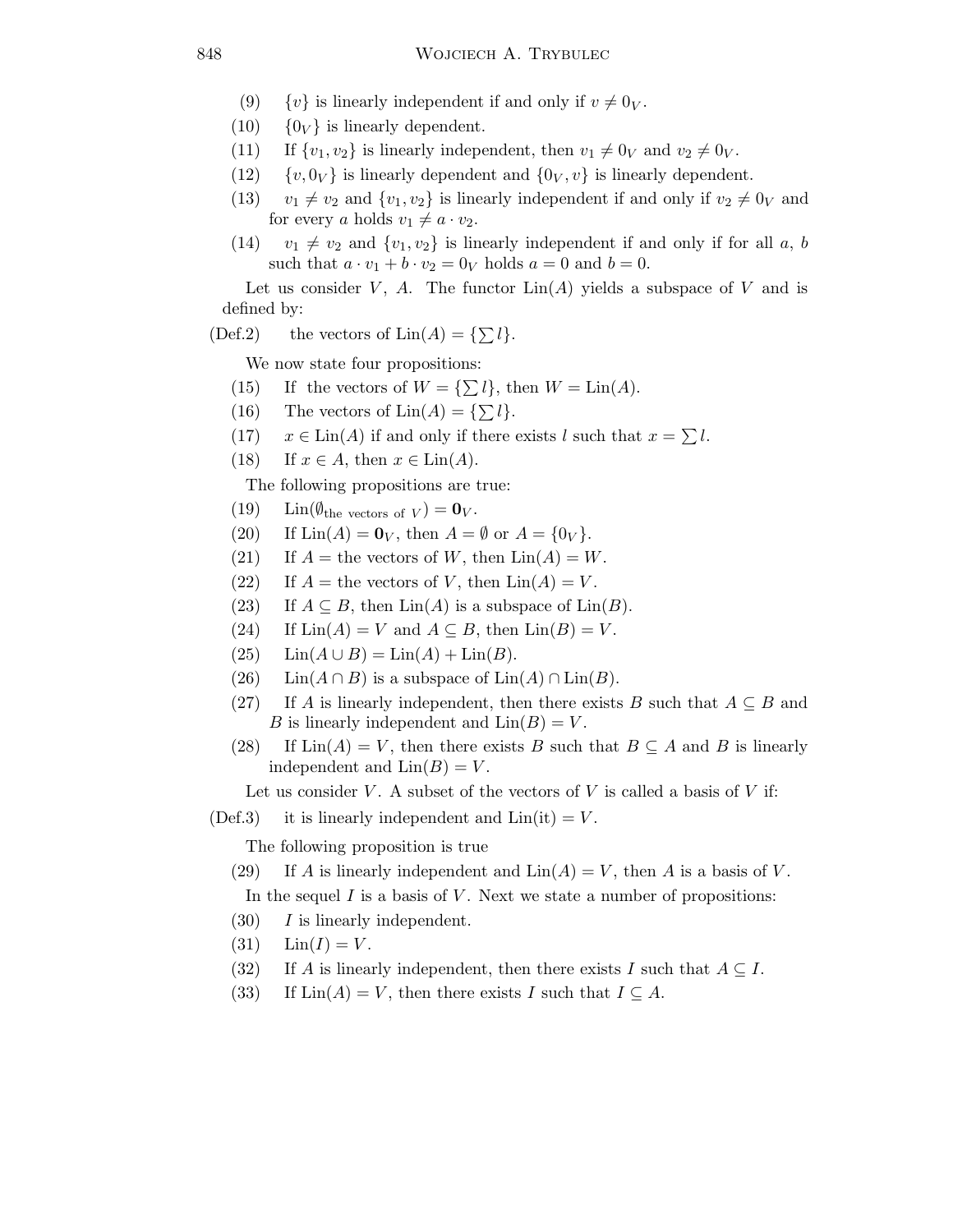- (34) If  $Z \neq \emptyset$  and Z is finite and for all X, Y such that  $X \in Z$  and  $Y \in Z$ holds  $X \subseteq Y$  or  $Y \subseteq X$ , then  $\bigcup Z \in Z$ .
- (35) If  $\emptyset \notin M$ , then dom  $C_1 = M$  and rng  $C_1 \subseteq \bigcup M$ .
- (36)  $x \in \mathbf{0}_V$  if and only if  $x = 0_V$ .
- (37) If  $W_1$  is a subspace of  $W_3$ , then  $W_1 \cap W_2$  is a subspace of  $W_3$ .
- (38) If  $W_1$  is a subspace of  $W_2$  and  $W_1$  is a subspace of  $W_3$ , then  $W_1$  is a subspace of  $W_2 \cap W_3$ .
- (39) If  $W_1$  is a subspace of  $W_3$  and  $W_2$  is a subspace of  $W_3$ , then  $W_1 + W_2$ is a subspace of  $W_3$ .
- (40) If  $W_1$  is a subspace of  $W_2$ , then  $W_1$  is a subspace of  $W_2 + W_3$ .
- (41)  $f \cdot (F \cap G) = (f \cdot F) \cap (f \cdot G).$

## References

- [1] Grzegorz Bancerek and Krzysztof Hryniewiecki. Segments of natural numbers and finite sequences. Formalized Mathematics, 1(1):107–114, 1990.
- [2] Czesław Byliński. Functions and their basic properties. Formalized Mathematics,  $1(1):55-65$ , 1990.
- [3] Czesław Byliński. Functions from a set to a set. Formalized Mathematics,  $1(1):153-164, 1990.$
- [4] Agata Darmochwal. Finite sets. Formalized Mathematics,  $1(1):165-167$ , 1990.
- [5] Andrzej Trybulec. Domains and their Cartesian products. Formalized Mathematics, 1(1):115–122, 1990.
- [6] Andrzej Trybulec. Tarski Grothendieck set theory. Formalized Mathematics,  $1(1):9-11$ , 1990.
- [7] Wojciech A. Trybulec. Linear combinations in real linear space. Formalized Mathematics, 1(3):581–588, 1990.
- [8] Wojciech A. Trybulec. Operations on subspaces in real linear space. Formalized Mathematics, 1(2):395–399, 1990.
- [9] Wojciech A. Trybulec. Partially ordered sets. Formalized Mathematics,  $1(2):313-319, 1990.$
- [10] Wojciech A. Trybulec. Subspaces and cosets of subspaces in real linear space. Formalized Mathematics,  $1(2):297-301$ , 1990.